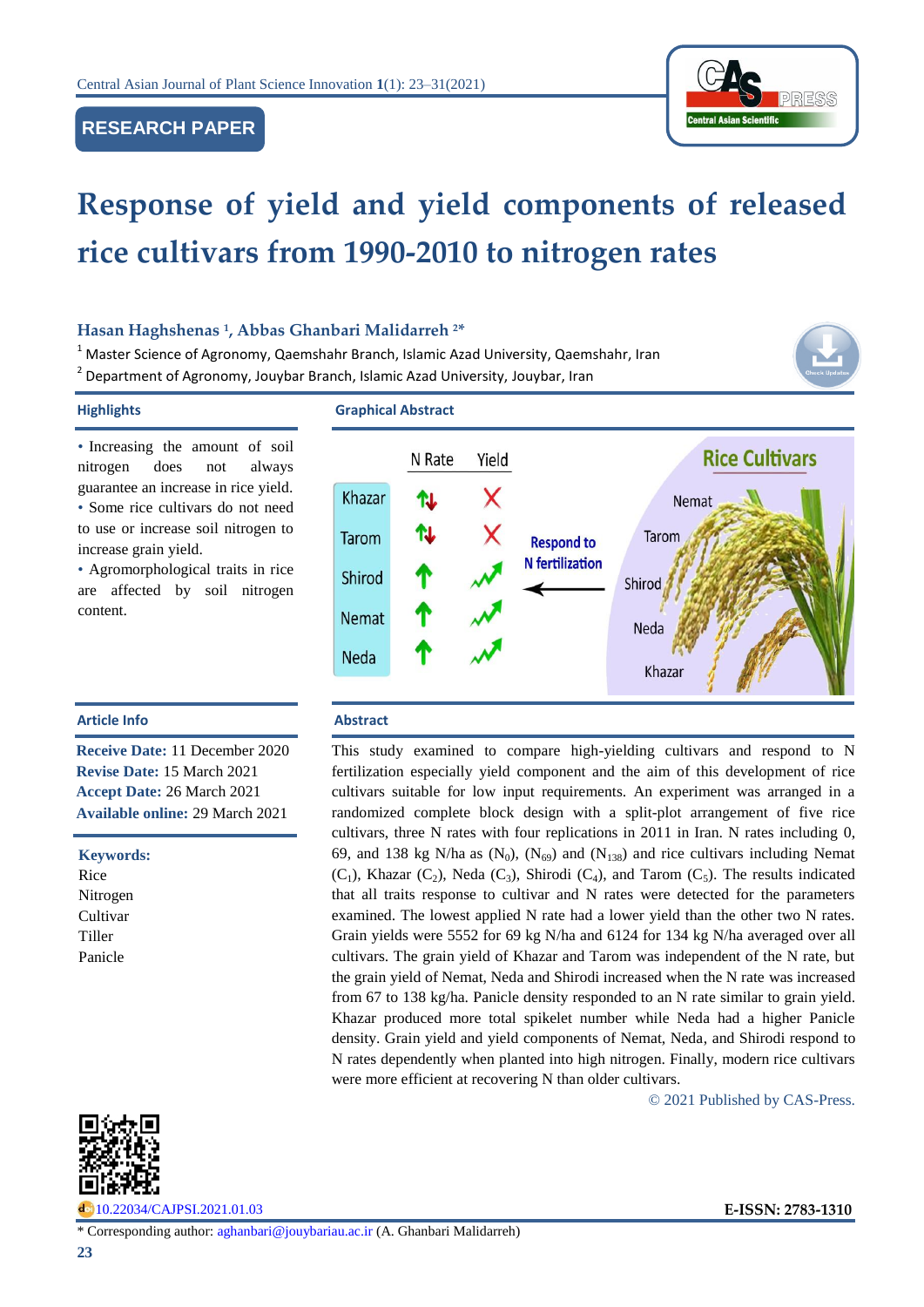#### **1. Introduction**

Rice (*Oryza sativa* L.) is one of the most important crops in the world and is the foremost staple food in Asia, providing 35-60% of the dietary calories consumed by nearly three billion people [\(Fageria, 2003\)](#page-7-0). By the year 2025, it will be necessary to produce about 60% more rice than is currently being produced to meet the food needs of a growing world population [\(Fageria, 2007\)](#page-7-1). The fact that today farmers were faced with the introduction of cultivars of crops particularly rice by the breeder that the selection of suitable cultivars for traditional farmers who have previously had a limited selection is difficult. Perhaps the main purposes of breeder have only produced cultivars with high production potential or resistance to one or more of the disease or lodging. But considering developments, there still is not seen all the features of positive in a certain cultivar and why every day is introduced more new cultivars. But farmers are cultivated still as old and traditional cultivars. The main reason was its good quality, good marketability and its price high. On the one hand increased production costs due to increased price and application of inputs, especially fertilizers and pesticides led to an important choice is the type of rice by farmers. On the other hand, the new cultivars are requiring high application of chemical fertilizers, especially nitrogen, that is not economically affordable spend and without application is produced severe decrease. But the important point in the breeding discussion of cultivars, especially for rice in Mazandaran that is grown with irrigated-flooding conditions review fertilizer-efficiency of cultivars and response is rice cultivars to nitrogen.

Nitrogen is one of the most yield-limiting nutrients in lowland rice production, and proper N management is essential for optimizing rice grain yields [\(Fageria et al., 2010\)](#page-7-2). However, the energetic cost of synthesizing N fertilizers is very high and N fertilization often represents the most expensive energy input in cereal-based cropping systems [\(Crews and Peoples, 2004\)](#page-7-3). Also, N fertilizer is one of the most expensive inputs for rice production and N deficiencies are widely reported in lowland rice soils [\(Fageria and Baligar, 1995\)](#page-7-4). N fertilization has been an essential tool for increasing crop yield and quality, especially for cereals, and for ensuring maximum economic yield [\(Hirel et al, 2001\)](#page-7-5).

Furthermore, the N fertilizer rate that produced maximum grain yield also produced the highest head rice yield [\(Bond and Bollich, 2007\)](#page-7-6). Nitrogen rates for optimum grain yield vary based on cultivar and soil texture [\(Walker, 2006\)](#page-8-0). Furthermore, rice cultivars commonly grown in Iran require and respond to large amounts of N. With regard to management practices, the choice of plant variety is particularly important (Giambalvo et al., [2010\)](#page-7-7); in fact, several studies have shown that many crop species have genetic variability for NUE (Fageria et [al., 2008\)](#page-7-8) and that the use of the best-adapted genotype can contribute to improved efficiency in how cereal crops acquire and use soil N or fertilizer N [\(Giambalvo et al., 2010\)](#page-7-7). In the other study, found that modern wheat varieties were less efficient at recovering soil N than older varieties, which suggests that old varieties may be the best choice for low input and organic growing systems [\(Foulkes et al., 1998\)](#page-7-9). In contrast, other researchers (Le Gouis [et al., 2000\)](#page-7-10) have found that NUpE and NUtE have increased with the introduction of improved varieties, and those modern varieties give the best results even under limited N availability.

Also, was showed that wheat breeding has greatly increased grain yield and that this improvement has been associated with an increase in optimum N rate; the increase in N fertilizer use has counter-acted the improvement in grain yield, resulting in a static NUE at optimum N levels [\(Sylvester-Bradley and Kindred,](#page-8-1)  [2009\)](#page-8-1). The varieties suited for low input or organic systems should combine high N use efficiency with superior competitive ability against weeds [\(Giambalvo et al., 2010\)](#page-7-7). An extensive study has been conducted in the north of Iran's rice-growing region examining the response of rice to N rates. However, this study examined to compared semi-dwarf cultivar (Neda), conventional-height cultivars (Tarom), high-yielding cultivars (Shirodi, Nemat and Khazar). Therefore, the aim of this study development of rice cultivars suitable for low input requires knowledge about how different varieties respond to N fertilization especially the yield component.

#### **2. Materials and Methods**

An experiment was conducted to evaluate the response of five cultivars of rice to different nitrogen rates. The experiment was conducted at a farm of Sari research, Mazandaran Province, Iran (36 38 N, 52 29 E, 14.7 m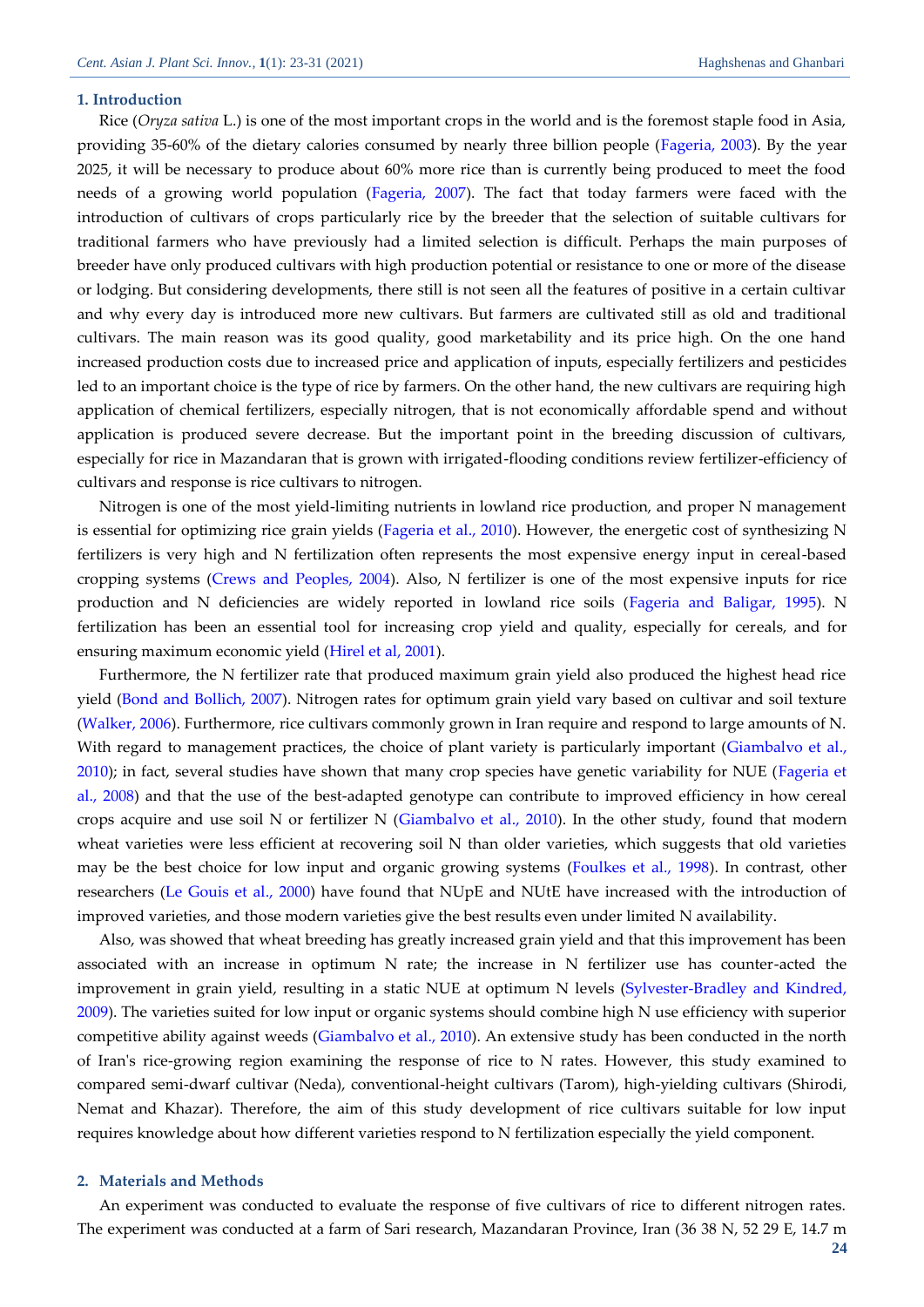altitude) during May-August of 2011. The total precipitation during the grain-filling period was 10 mm in 2011. The soil was clay with 4.61 % organic matter, 0.12 % N, 2 mg/kg Olsen-P, and 23 mg/kg exchangeable K. Specific detail of soil and weather presented in [Table 1](#page-2-0) and [2.](#page-2-1) Treatments were applied using a randomized complete block design with a split-plot arrangement with four replications. N rates including 0, 69, and 138 kg N/ha as (N<sub>0</sub>), (N<sub>69</sub>) and (N<sub>138</sub>) and rice cultivars including Nemat (C<sub>1</sub>), Khazar (C<sub>2</sub>), Neda (C<sub>3</sub>), Shirodi (C<sub>4</sub>), and Tarom (C5). A long-height and conventional cultivar were Tarom. Cultivars were semi-dwarf and new breaded Neda, Nemat, and Shirodi and conventional and old breaded were Khazar. The seed of each cultivar was seeded at 60 kg/ha. Seedlings were raised in the field with a sowing date on 1 and 2 May and transplanted on 28 and 29 May at a hill spacing of 0.20 by 0.20 m with two seedlings per hill. Plots were transplanting in late May. The experiment was transplanted using seedling with 20 cm between each row. Individual plots consisted of 10 rows measuring 5 m in length.

| Variable      | April | May   | June  | July  | August | September |
|---------------|-------|-------|-------|-------|--------|-----------|
| Minimum tem.  | 11.54 | 16.06 | 22.00 | 23.96 | 25.86  | 21.19     |
| Maximum tem.  | 17.03 | 21.09 | 27.80 | 30.83 | 32.74  | 35.87     |
| Evaporation   | 55.5  | 93.7  | 166.6 | 136.3 | 199.7  | 150.2     |
| (mm)          |       |       |       |       |        |           |
| Precipitation | 0.07  | 0.27  | 0.05  | 1.66  | 1.15   | 4.67      |
| (mm)          |       |       |       |       |        |           |

<span id="page-2-0"></span>**Table 1.** The weather condition in experiment site in rice growth stages at Sari in 2011.

<span id="page-2-1"></span>**Table 2.** Selected soil properties for composite samples at experimental site at i in 2011.

| Soil texture |          |       |                   | OМ    |                   | p <sub>H</sub> | EC                     | Depth    |
|--------------|----------|-------|-------------------|-------|-------------------|----------------|------------------------|----------|
|              | (ppm)    | (ppm) | (° <sub>o</sub> ) | (0/0) | (° <sub>o</sub> ) |                | $(\mu \text{mohs/cm})$ | (cm)     |
|              | າາ<br>∠∪ |       | 0.12              | 4.61  | 2.68              | 7 F            | 1.48                   | $0 - 30$ |

Rice was grown in an irrigated condition (flooding) until the maturity growth stage at which N rates were broadcasted onto the soil. Thus, rates of 0, 69, and 138 kg N/ha were applied. Nitrogen {as urea [(NH2)2CO]}, P (150 kg/ha as superphosphate triple) and K (150 kg/ha as KSo4) were applied and incorporated before transplanting. Nitrogen was also applied at mid tillering (33%) and at panicle initiation (33%). The heading date for cultivars (50% of plants) was in early July, and plants were harvested from 1 to 15 August. Standard agronomic and pest management practices were used during the growing season according to local recommendations. After plots were harvested to determine rough rice yield all yield component subsamples had been collected. Yield components, that is, the total number of spikelets, percentage of filled spikelet and stem and panicle height were determined from 20 plants sampled randomly from each plot. The percentage of filled spikelets was defined as the filled grains (specific gravity ≥ 1.06 g/cm<sup>3</sup> ) as a percentage of the total number of spikelets. The percentage of filled spikelets was defined as the filled grains (specific gravity ≥ 1.06 g/cm<sup>3</sup>) as a percentage of the total number of spikelets. Twenty rice panicles were then randomly selected from each sample, threshed, and the number of filled and blank spikelets was counted to determine components yield the average for each treatment. The total number of panicles in each sample was counted to determine panicle number m<sup>2</sup> (panicle density). At maturity, plots were drained approximately 2 wk before harvest when rice grain reached approximately 200 g/kg moisture content for each cultivar and treatment, a randomly selected area of 3 m<sup>2</sup> from each plot was harvested with a small-plot combine to determine rice yield using a 0 to 5 cm cutting height. Rough rice yield was adjusted to 120 g/kg moisture content. Aboveground biomass and grain yield were determined from all plants from a 3 m² (1×3 m) in each plot. All data were subjected to analysis of variance using SAS (version 6.12, SAS Institute, Cary, NC) with cultivar and N rate. The statistical model used included sources of variation due to replication, nitrogen, cultivar, and interactions of nitrogen × cultivar. Data from each sampling date were analyzed separately. Means were tested by DMRT at *P* = 0.05 [DMRT (0.05)].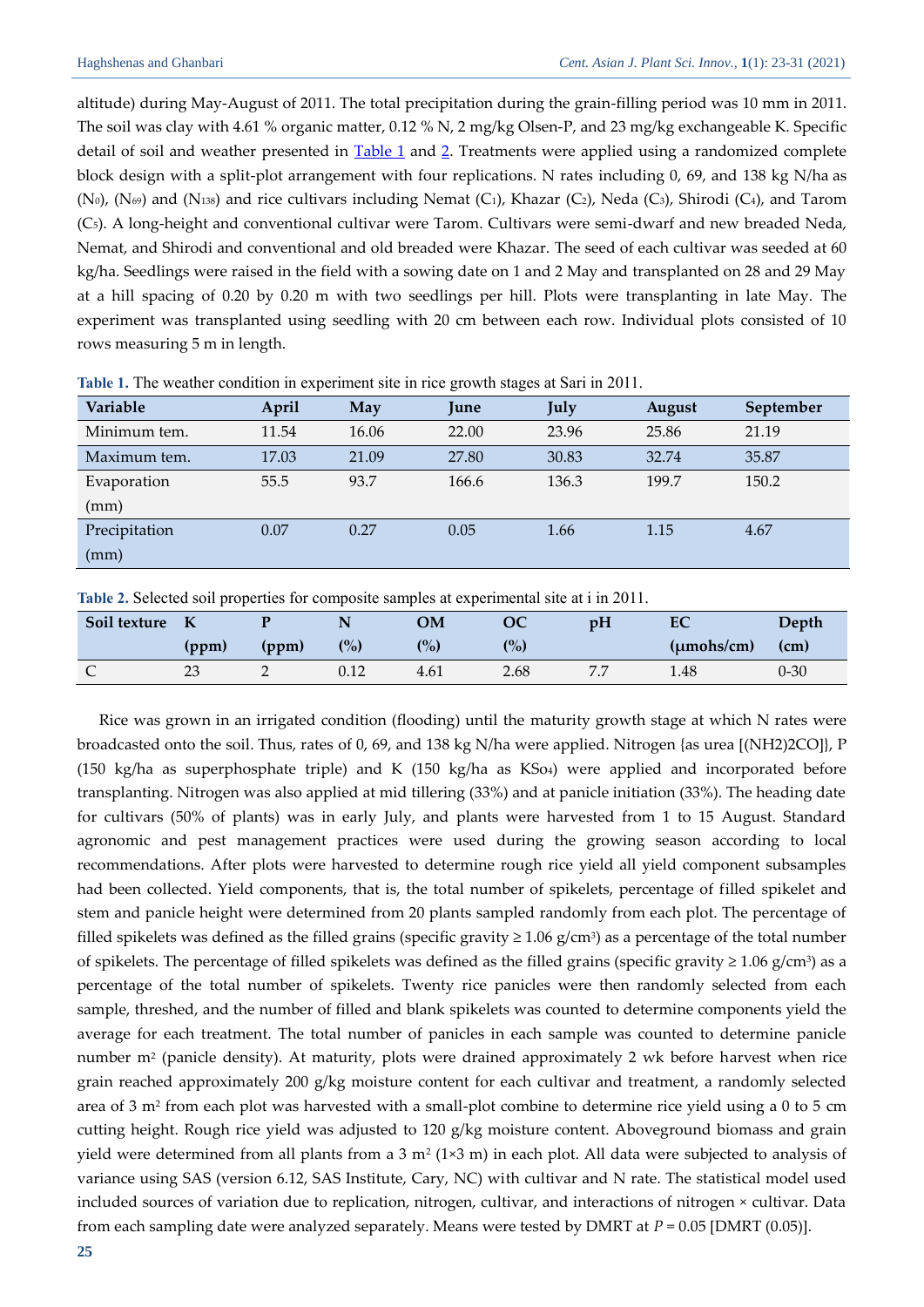#### **3. Results and Discussion**

Based on the results in [Table 3](#page-4-0) analysis of variance was significant for grain yield and harvest index in nitrogen rates, rice cultivars and rice cultivars ×nitrogen interaction at 1% probability. The nitrogen application 138 kg N with 6124.2 kg and control with 4132.0 kg was the highest and lowest of grain yield, respectively. In contrast, control and 138 kg N with 54.68 and 51.23 % had the highest and lowest harvest index. There was a negative correlation between harvest index with stem length (-0.56\*\*) [\(Table 5\)](#page-4-1). So overall, with increasing N fertilizer had increased grain yield and harvest index had decreased. There was a positive correlation between grain yield with the number of panicles, the number of total tiller per hill and tiller produce percentage (0.84\*\*, 0.84\*\*, 0.63\*\*, respectively) [\(Table 5\)](#page-4-1). Stem length and panicle length was significant by nitrogen rates and rice cultivars at 1% probability level [\(Table 3\)](#page-4-0). So that the stem length and panicle length with the application of 138 kg N and controlwith98. 63 and 27.40 cm were the maximum and 78.42 and 24.64 cm were the lowest, respectively. So the overall length of the stem and panicle will increase with increasing nitrogen [\(Table 4\)](#page-4-2). There was a positive correlation between panicle length with the number of total spikelets (0.55\*\*) and a negative correlation with spikelet fertility percentage (-0.71\*\*) [\(Table 5\)](#page-4-1)**.**

In rice cultivars, the grain yield of Neda with 6095.3 kg was the maximum and Khazar with 4046.7 kg/ha was the lowest. The highest and the lowest of harvest indexes were obtained by Neda and Tarom with 58.37 and 47.13%, respectively. Shiroudi cultivar with 29.06 cm had the maximum panicle length and Tarom with 120.07 cm stem length had the highest. Panicle length and stem length of Neda cultivar with 23.45 and 71.14 cm were the shortest, respectively [\(Table4\)](#page-4-2). Interaction of rice cultivars ×nitrogen rates was obtained the highest and lowest in grain yield by N138C3 and N<sub>0</sub>C<sub>2</sub> with 7407.50 and 3190.00 kg/ha and in harvest index by N138C3 and N138C<sup>5</sup> with 60.52 and 36.91 %, respectively.

The number of panicles per square meter was significant by nitrogen rates, rice cultivars and rice cultivar × nitrogen interaction at 1% probability level. That application of 138 kg N was with 342.95 and 242.21 panicles were the highest and lowest, respectively. Neda and Khazar cultivars with 351.27 and 195.08 panicles were obtained the highest and lowest number of panicles per square meter, respectively. There was a positive correlation between the number of panicles with the number of the total tiller and tiller produce percentage (0.97\*\* and 0.64\*\*, respectively) [\(Table 5\)](#page-4-1). Generally, increasing N fertilizer will increase the number of panicles per square meter. Interaction of rice cultivars × nitrogen rates was obtained the highest and lowest in the number of panicles per square meter by N138C3 and NoC2 with 395.75 and 166.02 panicles, respectively. The total number of spike lets per panicle and spikelet fertility percentage was significant by nitrogen rates and rice cultivars at the 1 %probability level. Application 138 kg N and control with 117.39 and 94.43 spikelets were the highest and lowest, respectively. In contrast spikelet, fertility percentage with 78.56 and 82.45% were the lowest and highest, respectively. In Tarom and Khazar cultivars was the lowest and highest total numbers of spikelet per panicle with90.17 and 130.16, respectively. The spikelet fertility percentage of Nemat and Tarom cultivars were the highest and lowest with 95.46 and 70.83%, respectively. There was a negative correlation between spikelet fertility percentage with tiller produce percentage (-0.52\*\*) [\(Table 5\)](#page-4-1).

The number of total tiller per hill and tiller produce percentage was significant by nitrogen rates and rice cultivars at the 1 % probability level. So that application of 138 kg N with 11.25 tiller and 81.70% the most and 7.79 tillers and 78.99% the lowest were produced number of total tiller per hill and tiller produce percentage, respectively. Khazar had produced with 5.82 tillers and 73.75%, the lowest number of total tiller per hill and tiller produce a percentage. While Neda and Nemat cultivars with12.15 tiller and 86.29% had the highest number of total tiller and tiller produce a percentage. Overall the total tiller and tiller produce percentage had increased with increasing N fertilizer. Tiller produce percentage was significant in rice cultivar × nitrogen interaction at the 1% probability level. The lowest and highest were obtained tiller produce percentage by  $N_{138}C_5$ and  $N_{69}C_1$  with 88.79 and 69.20%, respectively. There was a positive correlation between the number of the total tiller with tiller produce percentage  $(0.80^{**})$  [\(Table 5](#page-4-1) an[d 6\)](#page-5-0).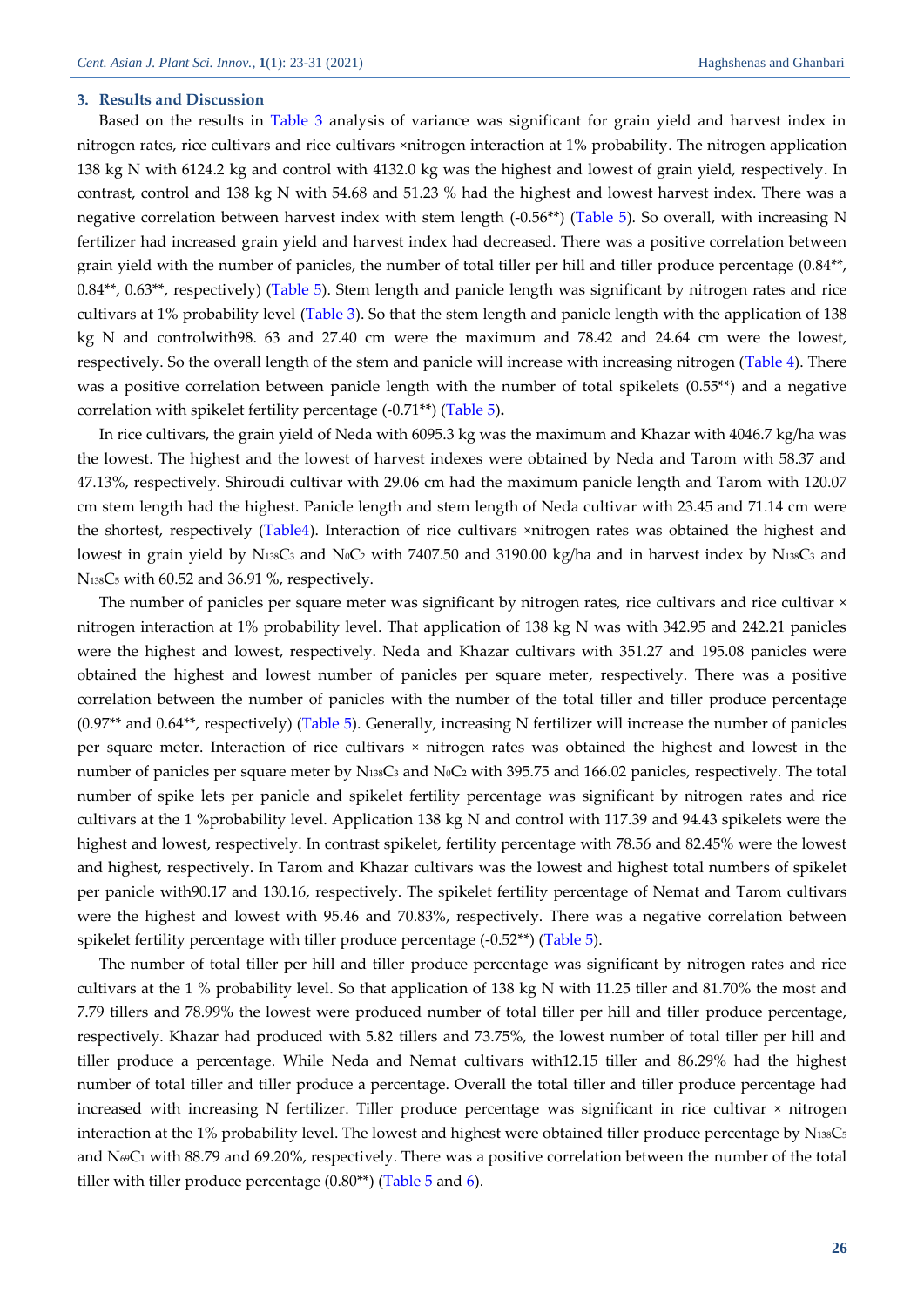| <b>ANOVA</b> | <b>DF</b>                 | Grain yield   | H <sub>I</sub> | <b>SL</b>    | <b>PL</b> | PN                | <b>TSNPP</b> | <b>SFPP</b> | <b>TTNPH</b> | <b>TP</b>  |
|--------------|---------------------------|---------------|----------------|--------------|-----------|-------------------|--------------|-------------|--------------|------------|
|              |                           | (Kg/ha)       | $\binom{0}{0}$ | (cm)         | (cm)      | (m <sup>2</sup> ) |              | (%)         |              | (%)        |
| Replication  | 3                         | 1472406.45**  | 19.37 ns       | 31.39 ns     | $2.14*$   | 11864.47**        | $95.15$ ns   | $37.78*$    | $22.19**$    | $98.69**$  |
| Nitrogen     | $\mathbf{2}^{\mathsf{I}}$ | 21044871.36** | 59.88 ns       | 2136.68**    | 39.36**   | 56344.46**        | 2731.74 **   | $75.66**$   | $72.47**$    | $91.89**$  |
| Error $(a)$  | 6                         | 820540.02     | 8.66           | 32.54        | 0.29      | 1850.86           | 53.33        | 11.06       | 2.68         | 9.92       |
| Cultivar     | $\overline{4}$            | 7910566.67**  | 198.88**       | $4108.24$ ** | $79.6**$  | 48203.26**        | 3766.36**    | $1170.10**$ | $82.33**$    | $429.41**$ |
| $C^*N$       | 8                         | 525640.46**   | $81.61**$      | 73.14 ns     | $1.08$ ns | 2550.02**         | 27.68 ns     | 16.41 ns    | $2.05$ ns    | $56.71**$  |
| Error        | 36                        | 137761.71     | 21.31          | 36.67        | 0.59      | 754.09            | 71.06        | 12.34       | 1.28         | 7.27       |
| C.V.         |                           | 7.04          | 8.70           | 6.74         | 2.96      | 9.8               | 7.86         | 4.36        | 11.37        | 3.31       |
| (%)          |                           |               |                |              |           |                   |              |             |              |            |

**Table 3.** Mean square of analysis variance of nitrogen rates on yield and yield components of rice cultivars at Sari in 2011.

\*\* and \* significant in 1 and 5% levels, respectively. ns, non-significant. HI: Harvest Index, SL: Stem Length, PL: Panicle Length, PN: Panicle Number, TSNPP: Total Spikelet Number Per Panicle, SFPP: Spikelet Fertility Per Panicle, TTNPH: Total Tiller Number Per Hill, TP: Tiller Production

**Table 4.** Mean comparison of nitrogen rates on yield and yield components of rice cultivars at Sari in 2011.

<span id="page-4-0"></span>

| Treatments       | Grain yield           | HI                   | <b>PL</b>            | <b>SL</b>             | PN                  | <b>TSNPP</b>         | <b>SFPP</b>          | <b>TTNPH</b>         | <b>TP</b>          |
|------------------|-----------------------|----------------------|----------------------|-----------------------|---------------------|----------------------|----------------------|----------------------|--------------------|
|                  | (Kg/ha)               | $\binom{0}{0}$       | (cm)                 | (cm)                  | (m <sup>2</sup> )   |                      | (%)                  |                      | (%)                |
| $N_0$            | 4132.0 $\degree$      | $54.68$ <sup>a</sup> | 24.64 c              | 78.42 c               | 242.21 c            | 94.43c               | $82.45$ <sup>a</sup> | 7.79 b               | 78.99 b            |
| $N_{69}$         | 5552.6 b              | $53.22$ ab           | 26.31 <sup>b</sup>   | 92.29 <sup>b</sup>    | 321.57 $b$          | 109.72 b             | $80.43$ ab           | 10.89a               | 83.22 <sup>a</sup> |
| N <sub>138</sub> | $6124.2$ <sup>a</sup> | 51.23 $b$            | $27.43$ <sup>a</sup> | $98.63$ <sup>a</sup>  | 342.95 a            | 117.39 a             | 78.56 b              | $11.25$ <sup>a</sup> | 81.70a             |
| C <sub>1</sub>   | 5692.8 b              | 53.33 b              | 28.53 a              | 83.52 c               | 348.08 a            | 101.08               | 70.83 c              | 12.11a               | 86.29a             |
| C <sub>2</sub>   | $4046.7$ d            | 52.01 $\frac{b}{2}$  | 25.61 <sup>b</sup>   | 91.13 <sup>b</sup>    | 195.08c             | $130.61$ a           | 80.82 <sup>b</sup>   | 5.82 $d$             | 73.75 <sup>b</sup> |
| C <sub>3</sub>   | 6095.3 a              | 58.37 a              | 23.45 c              | $71.14$ d             | 351.27 a            | $93.25$ <sup>d</sup> | 82.96 b              | 12.15a               | 86.06a             |
| C <sub>4</sub>   | 5630.8 b              | 54.37 b              | 29.06a               | $82.02$ c             | 309.77 b            | 120.80 b             | 72.33 c              | $10.54$ <sup>d</sup> | 84.46a             |
| C <sub>5</sub>   | 4882.3 c              | 47.13 $c$            | 23.99c               | $120.07$ <sup>a</sup> | 307.02 <sup>b</sup> | 90.17 $d$            | 95.46a               | 9.25c                | 75.96 <sup>b</sup> |

<span id="page-4-2"></span><span id="page-4-1"></span>Values within a column followed by same letter are not significantly different at Duncan ( $P \le 0.05$ ). N rates of 0, 69, and 138 kg N/ha as (N<sub>0</sub>), (N<sub>69</sub>) and (N<sub>138</sub>), and rice cultivars including Nemat (C1), Khazar(C2), Neda (C3), Shirodi (C4), and Tarom (C5).

Haghshenas and Ghanbari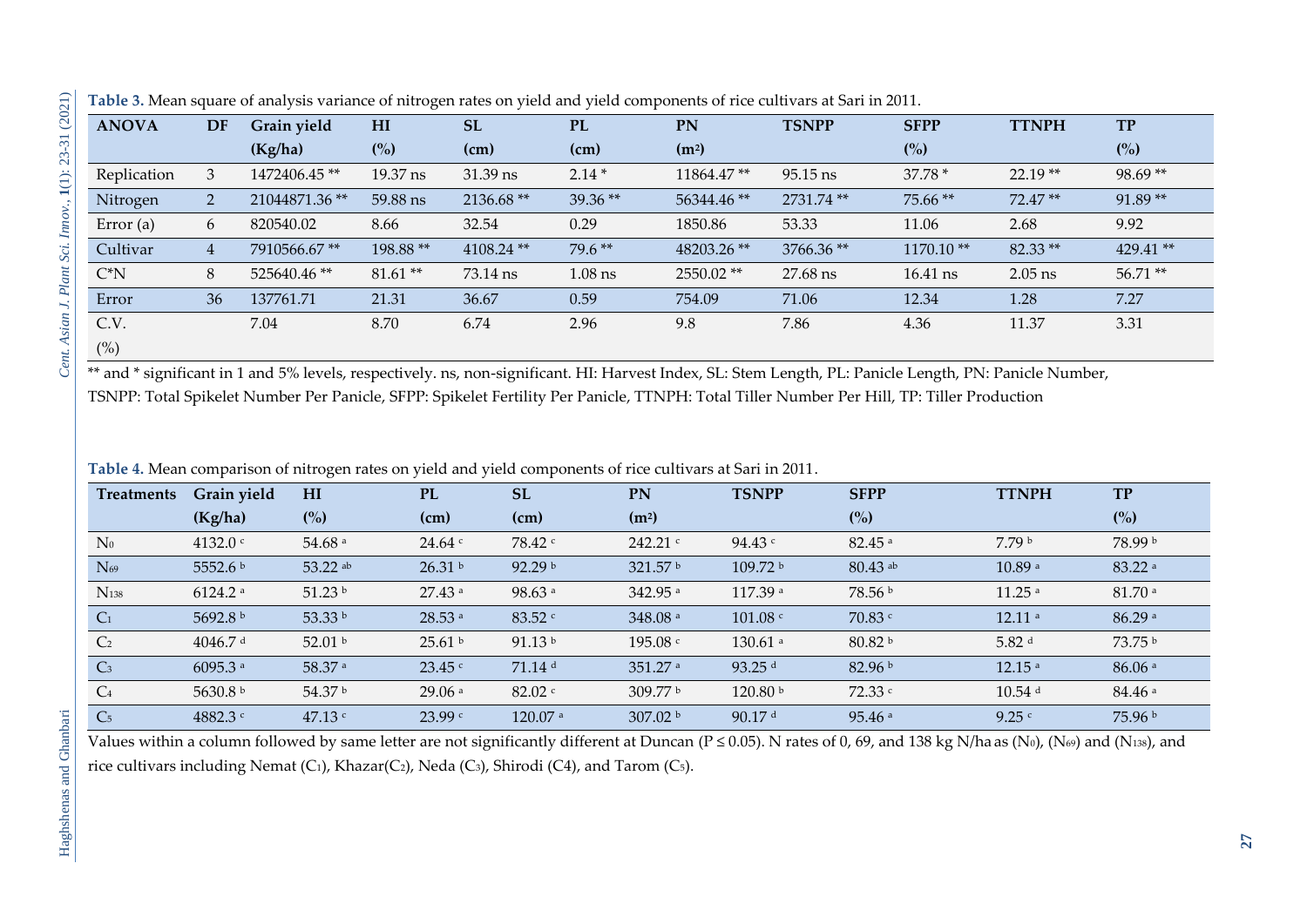| <b>Traits</b>                        |          |           |           |          | 5        |            |           | $\Omega$ |  |
|--------------------------------------|----------|-----------|-----------|----------|----------|------------|-----------|----------|--|
| 1. Grain yield                       |          |           |           |          |          |            |           |          |  |
| 2. Harvest index                     | 0.09     |           |           |          |          |            |           |          |  |
| 3. Panicle length                    | $0.38**$ | $-0.03$   |           |          |          |            |           |          |  |
| 4. Stem length                       | 0.02     | $-0.56**$ | 0.00      |          |          |            |           |          |  |
| 5. Panicle number                    | $0.84*$  | $-0.09$   | $0.27*$   | 0.11     |          |            |           |          |  |
| 6. Total spikelet number per panicle | 0.11     | 0.00      | $0.55**$  | 0.08     | $-0.16$  |            |           |          |  |
| 7. Spikelet fertility per panicle    | $-0.31$  | $-0.26*$  | $-0.71**$ | $0.48**$ | $-0.22$  | $-0.44$ ** |           |          |  |
| 8. Total tiller number per hill      | $0.84**$ | 0.06      | $0.31*$   | $-0.02$  | $0.97**$ | $-0.15$    | $-0.35**$ |          |  |
| 9. Tiller production per hill        | $0.63**$ | $0.42**$  | $0.36**$  | $-0.34*$ | $0.64**$ | $-0.08$    | $-0.52**$ | $0.80**$ |  |

**Table 6.** Mean comparison of interaction effects of nitrogen rates on yield and yield components of rice cultivars at Sari in 2010.

| <b>Interactions</b>             | Grain yield            | HI                   | <b>PL</b>            | <b>SL</b>             | <b>PN</b>              | <b>TSNPP</b>          | <b>SFPP</b>          | <b>TTNPH</b>         | <b>TP</b>             |
|---------------------------------|------------------------|----------------------|----------------------|-----------------------|------------------------|-----------------------|----------------------|----------------------|-----------------------|
|                                 | (Kg/ha)                | (%)                  | (cm)                 | (cm)                  | (m <sup>2</sup> )      |                       | $\binom{0}{0}$       |                      | (%)                   |
| $N_0C_1$                        | $4666.66$ f            | 53.79 abc            | 27.39 c              | $72.48$ fg            | $289.50$ <sup>de</sup> | 90.98 f               | $72.95$ ef           | $9.68$ efg           | $82.94 \text{ bc}$    |
| $N_0C_2$                        | 3190.00 s              | 50.67 bc             | $22.66$ $\rm{s}$     | $81.45$ ef            | 166.06h                | $118.33$ bc           | $81.04$ bcd          | 4.69 <sup>1</sup>    | $70.30$ f             |
| $N_0C_3$                        | 4508.33 $f$            | 57.28 ab             | 21.92 s              | 63.07 h               | 283.56 e               | 78.36 s               | 84.98 b              | 9.49 i               | $83.33$ bc            |
| $N_0C_4$                        | $4686.66$ <sup>f</sup> | $56.05$ abc          | 28.03 bc             | 73.88 fg              | 259.31 ef              | $105.76$ cde          | 77.33 de             | 8.49 gh              | $81.15$ cde           |
| $N_0C_5$                        | 3608.33 s              | 55.41 abc            | 22.21 \$             | $101.23$ bc           | 212.62 s               | 78.73 s               | 95.96 a              | 6.58 i               | 77.23 e               |
| $N_{69}C_1$                     | 5620.00 de             | 52.37 bc             | 28.29 bc             | $85.57$ de            | 377.62 ab              | $100.93$ def          | 71.76 f              | $13.47$ ab           | 88.79 e               |
| $N_{69}C_2$                     | 4494.99 f              | 53.21 abc            | $25.54$ de           | $91.43$ d             | $189.68$ sh            | 130.47 <sup>b</sup>   | $83.13 \text{ bc}$   | 5.58 $ij$            | $72.80$ f             |
| $N_{69}C_3$                     | 6370.00 bc             | 57.32 ab             | 23.95 f              | $71.65$ sh            | 374.50 ab              | 97.35 ef              | $82.01$ bcd          | 12.98 abc            | $86.48$ <sup>ab</sup> |
| $N_{69}C_4$                     | 5936.66 cd             | 54.13 abc            | 29.00 <sup>b</sup>   | $84.62$ de            | $341.06$ bc            | 126.11 <sup>b</sup>   | $70.22$ f            | $11.83$ bcd          | $86.49$ ab            |
| $N_{69}C_5$                     | 5341.16 $e$            | 49.06 $\degree$      | 24.79 def            | $128.20$ <sup>a</sup> | 325.00 cd              | $93.75$ ef            | $95.02$ a            | $10.58$ def          | $81.52$ cd            |
| $N_{138}C_1$                    | 6791.66 b              | 53.64 abc            | 25.90 d              | $92.59$ cd            | 377.12 ab              | 111.32 cd             | 67.80 f              | 13.19 ab             | $87.14$ ab            |
| $N_{138}C_2$                    | 4455.00 $f$            | 52.15 bc             | $27.64$ c            | 103.51 b              | 229.50 fg              | $143.03$ <sup>a</sup> | 78.29 cd             | $7.18$ hi            | $78.15$ de            |
| N <sub>138</sub> C <sub>3</sub> | 7407.50 a              | $60.52$ <sup>a</sup> | $24.47$ ef           | 78.72 efg             | 395.75 a               | $104.03$ def          | $81.88$ bcd          | $13.98$ <sup>a</sup> | 88.37 <sup>a</sup>    |
| $N_{138}C_4$                    | $6269.16 \text{ pc}$   | 52.93 abc            | $30.15$ <sup>a</sup> | $87.57$ de            | 328.93 cd              | 130.55 b              | 69.45 $f$            | $11.31$ cde          | $85.74$ ab            |
| $N_{138}C_5$                    | 5697.50 $de$           | 36.91 $d$            | 24.99 def            | 103.78 b              | 383.43 ab              | $98.02$ def           | $95.40$ <sup>a</sup> | $10.59$ def          | 69.12 $f$             |

<span id="page-5-0"></span>Values within a column followed by the same letter are not significantly different at Duncan ( $P \le 0.05$ ). N rates of 0, 69, and 138 kg N ha<sup>-1</sup>as (N<sub>0</sub>), (N<sub>69</sub>), and (N<sub>138</sub>) and rice cultivars including Nemat (C1), Khazar(C2), Neda (C3), Shirodi (C4), and Tarom (C5).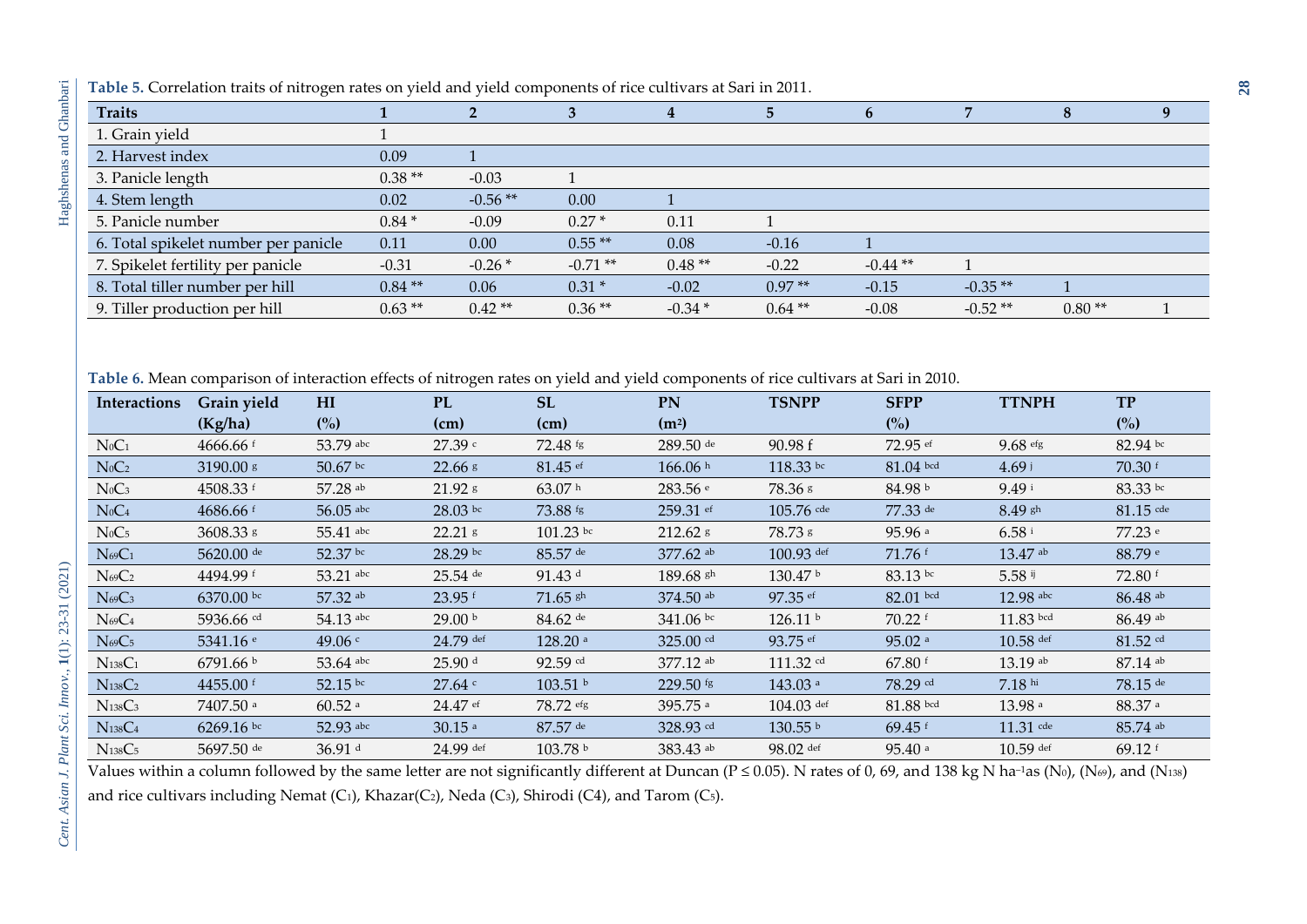j

Although it is clear that nitrogen increases the yield and yield components in rice and the results of research on rice and other crops have been reported. But the response of different cultivars of rice, including traditional and old cultivars with new and breeding cultivars with the aim the changing trend in yield components of cultivars in the breeding as the comparison is reported to be less. Generally, spikelet fertility percentage and harvest index were the only two traits that with increasing N fertilizer had decreased and other traits were increased. Also, in rice cultivars some traits at one cultivar were minimum and in some others were maximum for other cultivars**.** So that Nemat cultivar is the new and breeding cultivar so spikelet fertility percentage and tiller produce percentage was the highest. Khazar is an old and breeding cultivar had the highest total number of spikelet per panicle however grain yield, panicle number per square meter and the number of tiller and tiller production percentage were the lowest. Neda cultivar that is a new and breeding improved cultivars grain yield, harvest index, number of panicle per square meter and tiller number were highest and were lowest in the stem and panicle length. Shiroudi cultivar only had the highest panicle length. Tarom is an old and traditional cultivar that has a lower harvest index and the total number of spikelets per panicle and was highest spikelet fertility percentage per panicle and stem length.

So, Tarom, because has the high stem length, produced more straw and this has reduced the harvest index because it was low the total number of spikelet per panicle. In fact, it had a lower photosynthetic sink and considering high straw it was high photosynthetic organs and this has increased the spikelet fertility percentage. For Tarom, the low harvest index is the most important problem in the reduction of grain yield and at the same time panicle length, the number of tillers and the total number of spike lets per panicle a factor reduction has been operating in grain yield. Neda was the most suitable cultivar of this study was due to the high grain yield with harvest index and the number of panicles per square meter was high despite the plant height was low. So the Neda in the transfer of the dry matter to grain has been successful. Khazar was an old, traditional and modified cultivar due to lack of tiller production and thus reduce the number of panicle per square meter was produced the lowest grain yield that the main weakness is that this cultivar despite being the destination of photosynthetic the total number of spikelet per panicle was high. Nemat and Shiroudi cultivar terms of grain yield were at one level in the panicle length, stem length, spikelet fertility percentage were similar. But, Nemat in the number of panicles per square meter was close to Neda cultivar and the total number of spikelets per panicle and spikelet fertility percentage was weak. While Shiroudi was lower in the number of panicle per square meter than Tarom but, although the total number of spikelet per panicle was high and spikelet fertility percentage it was low. In general, in rice breeding is the appropriate cultivar is high the number of panicle per square meter and harvest index.

According to the results of interaction grain yield and harvest index were observed that in nitrogen rates had the highest grain yield of Shiroudi and Nemat cultivars which can be found that require less fertilizer than other cultivars and efficiency of its production was high in control. But in Shiroudi with the increased nitrogen fertilizer, although it increased grain yield harvest index was reduced the process trend. It can be received from the application of more nitrogen fertilizer may reduce grain yield and this cultivar has the potential to receive more nitrogen fertilizer. But contrary Nemat was a trend of increase in the grain yield and the harvest index was fixed. This indicates that this cultivar can be fixed into photosynthetic material produced to grain yield and for this cultivar can be increased nitrogen fertilizer. But to Neda cultivar at 69 and 138 kg nitrogen, grain yield was increased. The best cultivar was efficiency-fertilizer because the harvest index was also increased and increased application of nitrogen will increase grain yield. Grain yield in Khazar and Tarom cultivars was low in control and grain yield was increased with application 69 kg N. But grain yield application of 138 kg nitrogen did not differ with the application of 69 kg nitrogen. Despite in Khazar cultivar was fixed harvest index, application of nitrogen fertilizer had increased but the grain yield did not respond to increased nitrogen application and Khazar cultivar had little efficiency-fertilizer. Tarom did not respond like the Khazar to increase nitrogen application but a different trend in this cultivar a severity reduction was in harvest index indicate that is not efficiency-fertilizer by Tarom.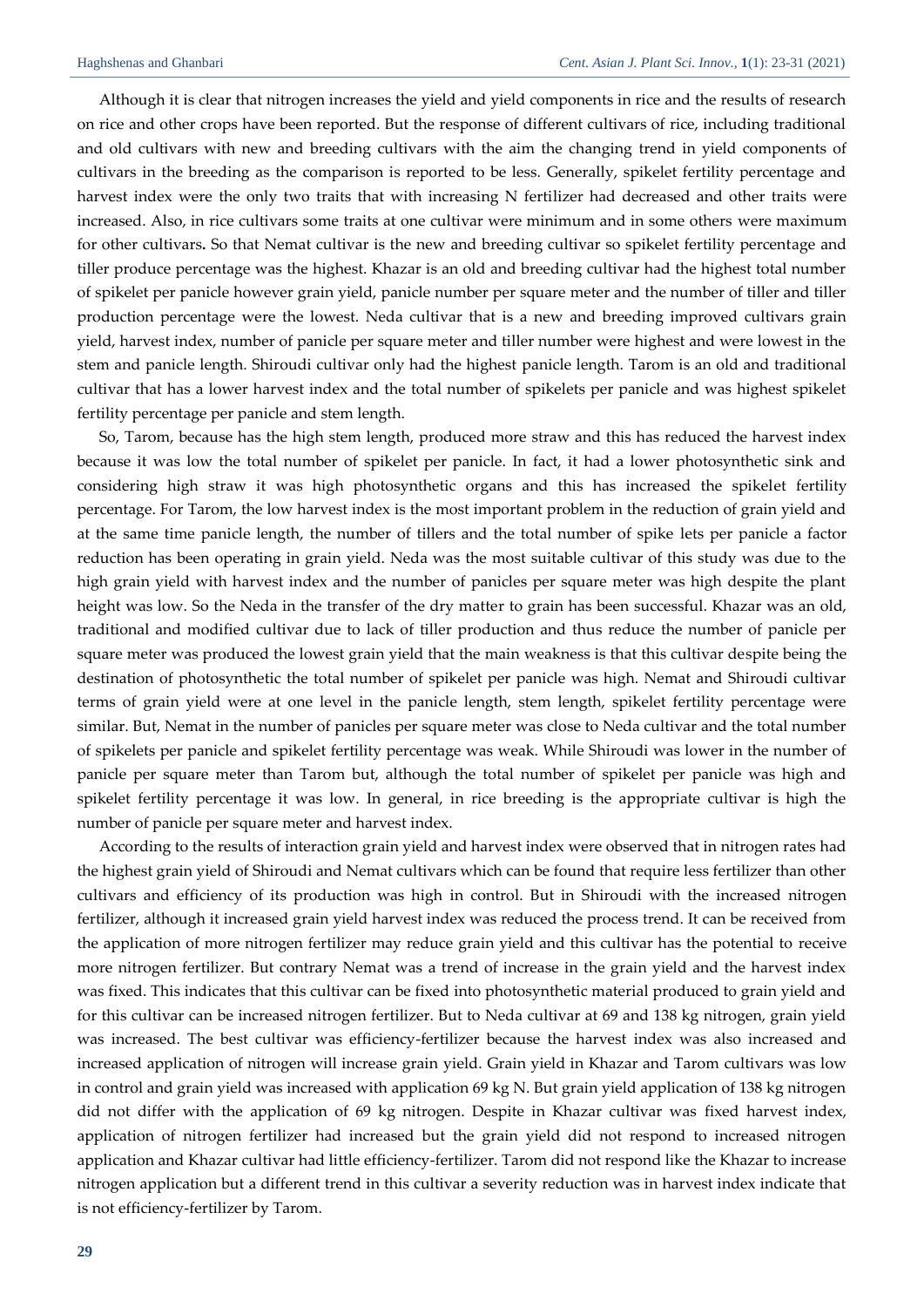#### **4. Conclusion**

Overall, the results of this study can be found that cultivars of the rice with increasing nitrogen fertilizer had increase grain yield, cultivars are desirable when a cultivar can be more desirable that harvest index increased with increasing fertilizer nitrogen or fixed. If it is proved that the harvest index is low efficiency-fertilizer and increase the harvest index was high efficiency-fertilizer. Thus, among the cultivars in terms of efficiencyfertilizer, Neda was the best cultivar and then Shiroudi and Nemat cultivars and finally are Tarom and Khazar. The most important component of yield was the number of tiller per hill in the process of improving and breeding rice and finally the number of panicles per square meter. Application of nitrogen fertilizer and increasing also has the most influence on yield of this component. But the second change increased harvest index by reducing plant height has also been cultivated in the process of improving and breeding rice cultivars. In Khazar and Tarom cultivars increase nitrogen fertilizer application led to increasing panicle length, stem length, number of spike lets per panicle was taken while the increase the number of panicles per hill was low. But contrary to three cultivars Neda, Nemat and Shiroudi was low panicle length, stem length and number of spike lets per panicle variation and the most effect of the nitrogen fertilizer in order to increase the number of tiller per hill and ultimately the number of panicles per square meter. Therefore, in the breeding trend in 1990- 2010 modern rice cultivars were more efficient at recovering N than older cultivars based on results.

#### **References**

<span id="page-7-6"></span>Bond, J.A., Bollich, P.K., 2007. Yield and quality response of rice cultivars to preflood and late-season nitrogen. Crop Manage.

<span id="page-7-3"></span>Crews, T.E., Peoples, M.B., 2004. [Legume versus fertilizer sources of nitrogen: ecological tradeoffs and human](https://srv2.freepaper.me/n/uKa6uFmR9CP6YGnEWA7nKg/PDF/15/15a560f7b357d3eea860f0fd94b974c6.pdf)  [needs.](https://srv2.freepaper.me/n/uKa6uFmR9CP6YGnEWA7nKg/PDF/15/15a560f7b357d3eea860f0fd94b974c6.pdf) *Agric. Ecosyst. Environ.,* **102**(3), 279-297.<https://doi.org/10.1016/j.agee.2003.09.018>

<span id="page-7-1"></span>Fageria, N.K., 2007. [Yield physiology of rice.](https://srv2.freepaper.me/n/Ju69ftJ3DpNwPxqHaV5b0A/PDF/f1/f1726a279858773942d301169e00177b.pdf) *J. Plant Nutr.*, **30**(6), 843-879. <https://doi.org/10.1080/15226510701374831>

<span id="page-7-0"></span>Fageria, N.K., 2003. [Plant tissue test for determination of optimum concentration and uptake of nitrogen at](https://freepaper.me/d/PDF/32/329e74834d9ca509adbd41f6d3cf12c9.pdf?hash=wbkjGjQH0rS4OIqqDk-OKw&doi=10.1081/CSS-120017430&title=&save=1%20%20%20%20%20%20%20%20%20%20%20%20%20%20%20%20style=)  [different growth stages in lowland rice.](https://freepaper.me/d/PDF/32/329e74834d9ca509adbd41f6d3cf12c9.pdf?hash=wbkjGjQH0rS4OIqqDk-OKw&doi=10.1081/CSS-120017430&title=&save=1%20%20%20%20%20%20%20%20%20%20%20%20%20%20%20%20style=) *Comm. Soil Sci. Plant Anal.,* **34**(1-2), 259-270.

#### <https://doi.org/10.1081/CSS-120017430>

<span id="page-7-4"></span>Fageria, N.K., Baligar, V.C., 1995. [Response of lowland rice and common bean grown in rotation to soil fertility](https://freepaper.me/d/PDF/ad/ad3d07d9044bceaace4d69697f8821bf.pdf?hash=31ykjC5tHo3SY2vI1iZZsQ&doi=10.1007/BF00749876&title=&save=1%20%20%20%20%20%20%20%20%20%20%20%20%20%20%20%20style=)  [levels on a varzea soil.](https://freepaper.me/d/PDF/ad/ad3d07d9044bceaace4d69697f8821bf.pdf?hash=31ykjC5tHo3SY2vI1iZZsQ&doi=10.1007/BF00749876&title=&save=1%20%20%20%20%20%20%20%20%20%20%20%20%20%20%20%20style=) *Fertil. Res.,* **45**(1), 13-20.<https://doi.org/10.1007/BF00749876>

<span id="page-7-2"></span>Fageria, N.K., Baligar, V.C., Jones, C.A., 2010. Growth and mineral nutrition of field crops 3rd Edition. CRC Press.

<span id="page-7-8"></span>Fageria, N.K., Baligar, V.C., Li Y.C., 2008. [The role of nutrient efficient plants in improving crop yields in the](https://freepaper.me/d/PDF/2e/2e936e96fb21ed4ef281d74d9c566e88.pdf?hash=sV_knDnmzQAVTOA5djVVTw&doi=10.1080/01904160802116068&title=&save=1%20%20%20%20%20%20%20%20%20%20%20%20%20%20%20%20style=)  [twenty first century.](https://freepaper.me/d/PDF/2e/2e936e96fb21ed4ef281d74d9c566e88.pdf?hash=sV_knDnmzQAVTOA5djVVTw&doi=10.1080/01904160802116068&title=&save=1%20%20%20%20%20%20%20%20%20%20%20%20%20%20%20%20style=) *J. Plant Nutr.*, **31**(6), 1121-1157.<https://doi.org/10.1080/01904160802116068>

<span id="page-7-9"></span>Foulkes, M.J., Sylvester-Bradley, R., Scott R.K., 1998. [Evidence for differences between winter wheat cultivars in](http://pdfs.semanticscholar.org/1ac2/5be0037feaca8371aacea7c00cd2fb54f7f8.pdf)  [acquisition of soil mineral nitrogen and uptake and utilization of applied fertilizer nitrogen.](http://pdfs.semanticscholar.org/1ac2/5be0037feaca8371aacea7c00cd2fb54f7f8.pdf) *J. Agric. Sci.,* **130**(1), 29-44. <https://doi.org/10.1017/S0021859697005029>

<span id="page-7-7"></span>Giambalvo, D., Ruisi, P., Miceli, G.D., Frenda, A.S., Amato G., 2010. [Nitrogen use efficiency and nitrogen](https://acsess.onlinelibrary.wiley.com/doi/pdf/10.2134/agronj2009.0380)  [fertilizer recovery of durum wheat genotypes as affected by interspecific competition.](https://acsess.onlinelibrary.wiley.com/doi/pdf/10.2134/agronj2009.0380) *Agron. J.*, **102**(2), 707-715. <https://doi.org/10.2134/agronj2009.0380>

<span id="page-7-5"></span>Hirel, B., Bertin, P., Quilleré, I., Bourdoncle, W., Attagnant, C., Dellay, C., Gouy, A., Cadiou, S., Retailliau, C., Falque, M., Gallais A., 2001. [Towards a better understanding of the genetic and physiological basis for nitrogen](http://www.plantphysiol.org/content/plantphysiol/125/3/1258.full.pdf)  [use efficiency in maize.](http://www.plantphysiol.org/content/plantphysiol/125/3/1258.full.pdf) *Plant Phys.*, **125**(3), 1258-1270. [https://doi.org/10.1104/pp.125.3.1258](https://dx.doi.org/10.1104/pp.125.3.1258)

<span id="page-7-10"></span>Le Gouis, J., Béghin, D., Heumez, E., Pluchard P., 2000. [Genetic differences for nitrogen uptake and nitrogen](https://citeseerx.ist.psu.edu/viewdoc/download?doi=10.1.1.1070.2542&rep=rep1&type=pdf)  [utilization efficiencies in winter wheat.](https://citeseerx.ist.psu.edu/viewdoc/download?doi=10.1.1.1070.2542&rep=rep1&type=pdf) *Eur. J. Agron.*, **12**(3-4), 163-173. [https://doi.org/10.1016/S1161-0301\(00\)00045-9](https://doi.org/10.1016/S1161-0301(00)00045-9)

Moll, R.H., Kamprath, E.J., Jackson W.A., 1982. [Analysis and interpretation of factors which contribute to](https://freepaper.me/d/PDF/ea/ea375da63941d4dfa632cfc19a50904d.pdf?hash=UUULzcvVuZPycRcYK8c1lQ&doi=10.2134/agronj1982.00021962007400030037x&title=&save=1%20%20%20%20%20%20%20%20%20%20%20%20%20%20%20%20style=)  [efficiency of nitrogen utilization.](https://freepaper.me/d/PDF/ea/ea375da63941d4dfa632cfc19a50904d.pdf?hash=UUULzcvVuZPycRcYK8c1lQ&doi=10.2134/agronj1982.00021962007400030037x&title=&save=1%20%20%20%20%20%20%20%20%20%20%20%20%20%20%20%20style=) *Agron. J.*, **74**(3), 562-564.

<https://doi.org/10.2134/agronj1982.00021962007400030037x>